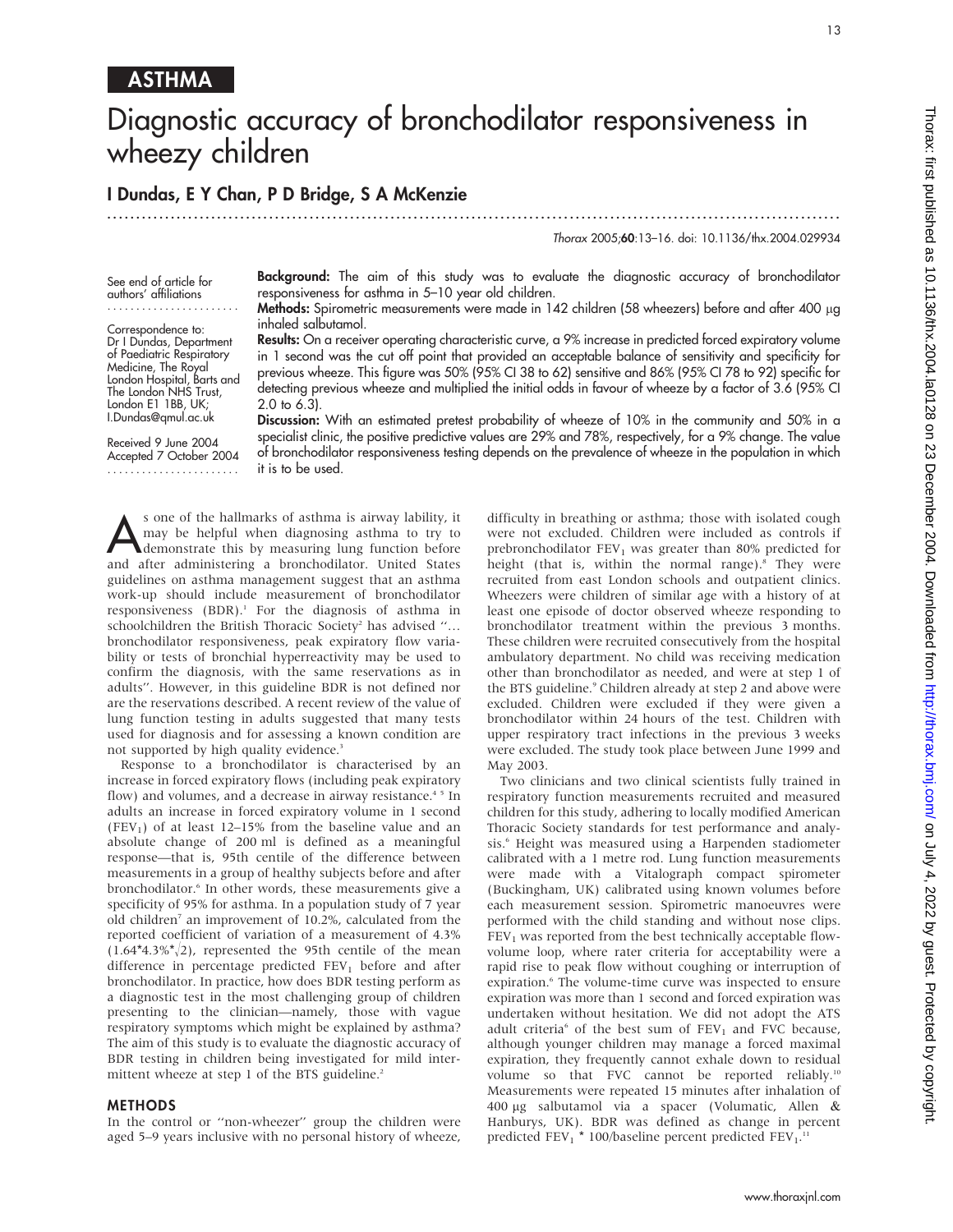East London and the City Research ethics committee approved the project and parents and children old enough to understand the project gave written informed consent for the study.

#### Data analysis

Data were inspected for normality and analysed using SPSS version 11.0.1. Comparison between groups was by unpaired t testing for continuous variables and by comparison of proportions for categorical variables. Data were used to plot a receiver operator characteristic (ROC) curve to describe the sensitivity and specificity of BDR for previous wheeze. Likelihood ratios, odds and post test probabilities (positive and negative predictive values) were calculated.<sup>12</sup>

#### RESULTS

Technically acceptable measurements were obtained in 142 children (84 non-wheezers). Ten children (four nonwheezers) consented to the study but failed to produce technically acceptable measurements. Reasons for failure were poor effort, insufficient expiratory time (FEV  $\leq$ 1 second), and expiration interrupted by coughing or glottis closure. Wheezers attended for measurements a median of 6 weeks (range 4–14) following attendance in the ambulatory unit. The two groups were of similar age and sex but wheezers were slightly shorter and younger (table 1). All continuous variables were normally distributed. Percentage predicted baseline  $FEV<sub>1</sub>$  measurements were significantly lower in wheezers and BDR was significantly greater in wheezers than in non-wheezers (table 1).

From an ROC curve (fig 1), cut off points for BDR were compared (table 2). The cut off point where the sum of sensitivity and specificity was greatest was 9% change in predicted  $FEV<sub>1</sub>$ . At this point 50% of the wheezers had at least 9.0% improvement in  $FEV<sub>1</sub>$  following bronchodilator compared with 14% of non-wheezers.

The positive and negative likelihood ratios were 3.6 (95% CI 2.0 to 6.3) and 0.6 (95% CI 0.4 to 0.8). In other words, a response to bronchodilator of at least 9.0% BDR multiplies the initial odds in favour of wheeze by a factor of 3.6 and a negative test multiplies the initial odds against wheeze by a factor of  $1/0.6 = 1.7$ . The area under the ROC curve (AUC) was 0.71 (95% CI 0.62 to 0.81).

The prevalence of asthma/wheeze is likely to differ quite widely in different circumstances. Accordingly, the positive and negative predictive values<sup>12</sup> of a threshold of 9.0% BDR were calculated for a range of hypothetical asthma prevalences (table 3).



Figure 1 Sensitivity and specificity of bronchodilator responsiveness (BDR) for previous wheeze. Solid line denotes line of identity.

#### **DISCUSSION**

The aim of this prospective study was to evaluate the diagnostic accuracy of BDR as a test for asthma. We attempted to present our study findings according to the Standards of Reporting of Diagnostic Accuracy (STARD) initiative guidelines.<sup>13</sup> All but one of the 25 items on the STARD checklist have been satisfied. It was impractical for us to undertake BDR testing blind to the diagnosis of observed wheeze as recruitment and measurement were frequently undertaken by the same investigators.

This is the first study to describe the diagnostic characteristics of BDR testing in children with mild intermittent asthma, a group where diagnosis on reported symptoms is most challenging.14 The children who had the features of the ''gold standard'' for the disease were clearly defined. They had been observed to wheeze and were documented to have responded to treatment with a bronchodilator, were asymptomatic with no physical signs of wheeze at the time of testing, and had infrequent wheeze not meriting treatment with prophylactic asthma medication. These children with doctor-observed wheeze on a previous occasion are most likely to resemble those who present with reported symptoms but no physical signs in a primary care or outpatient setting. Children without the disease were those with no history of reported or observed wheeze—that is, no history of wheeze or difficulty in breathing.

We have shown that a positive BDR test is specific for recent wheeze but is fairly insensitive. In other words, a

|                                         | Non-wheezers<br>$(n = 84)$ | Wheezers<br>$(n = 58)$      | Mean difference (95% CI)<br>non-wheezers v wheezers |
|-----------------------------------------|----------------------------|-----------------------------|-----------------------------------------------------|
| Age (years)                             |                            |                             |                                                     |
| Mean (SD)                               | 7.56(1.41)                 | 7.10 (1.46)                 | $0.46$ (-0.02 to 0.95)                              |
| Range                                   | 4.98-9.83                  | 4.94-9.99                   |                                                     |
| Male, n (%)                             | 45 (48%)                   | 40 (69%)                    | $14\%$ (-4 to 32)                                   |
| Height (cm)                             |                            |                             |                                                     |
| Mean (SD)                               | 125.7 (10.4)               | 122.1(10.1)                 | 3.6 $(0.2 \text{ to } 7.1)^*$                       |
| Range                                   | 102.0-152.0                | $106.4 - 151.4$             |                                                     |
| $FEV1$ (% predicted)                    |                            |                             |                                                     |
| Mean (SD)                               | 96.7 (10.7)                | 84.5 (15.1)                 | 12.1 $(7.6 \text{ to } 16.7)$ <sup>+</sup>          |
| Range                                   | $80 - 129$                 | $41 - 115$                  |                                                     |
| $\Delta$ FEV <sub>1</sub> (% predicted) |                            |                             |                                                     |
| Mean (SD)                               | 3.76(4.94)                 | 9.09(8.28)                  | $-5.32$ ( $-7.74$ to $-2.91$ ) <sup>+</sup>         |
| Range                                   | $(-12.11$ to 12.03)        | $(-9.04 \text{ to } 35.00)$ |                                                     |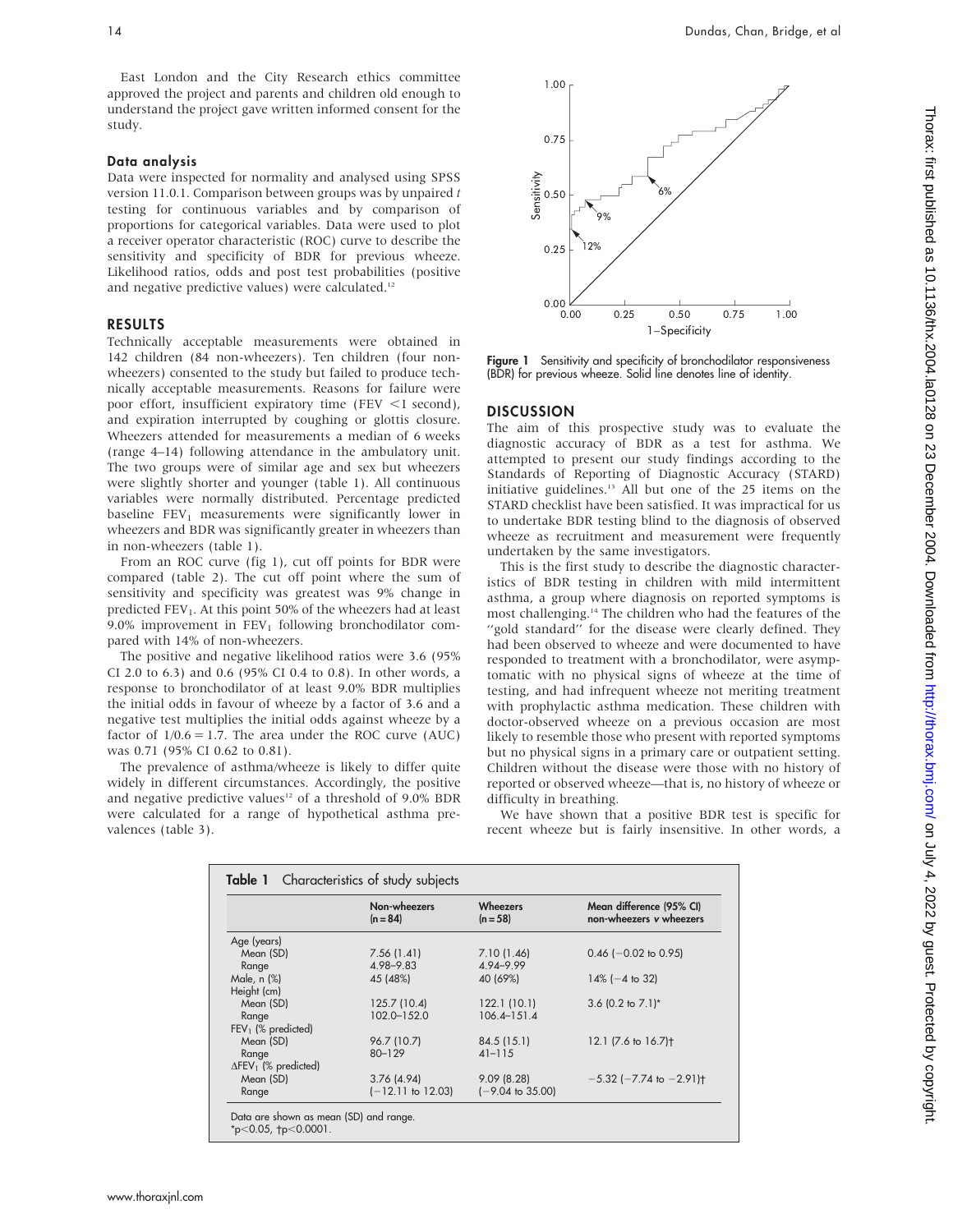|            | Table 2 Comparison of ROC cut off values for bronchodilator responsiveness (BDR) |                               |                                  |                                  |  |  |
|------------|----------------------------------------------------------------------------------|-------------------------------|----------------------------------|----------------------------------|--|--|
| <b>BDR</b> | Non-wheezers<br>$(n = 58)$                                                       | <b>Wheezers</b><br>$(n = 84)$ | <b>Sensitivity</b><br>% (95% CI) | <b>Specificity</b><br>% (95% CI) |  |  |
| 6%         | 56                                                                               | 34                            | 59 (46 to 70)                    | 66 (55 to 74)                    |  |  |
| 9%         | 72                                                                               | 29                            | 50 (38 to 62)                    | 86 (78 to 92)                    |  |  |
| 12%        | 82                                                                               | 20                            | 35 (24 to 47)                    | 98 (92 to 99)                    |  |  |

positive response is much more likely in children with wheeze than in children without wheeze, but about half of the wheezers will be missed. Positive and negative likelihood ratios of over 5 and under 0.2, respectively, for a test are considered strongly diagnostic.15 We have calculated the positive and negative predictive values for positive and negative tests as clinicians can be misled by just the expression of the likelihood ratio.<sup>16</sup> Although baseline  $FEV<sub>1</sub>$ was reduced in the wheezing group, it was neither sensitive nor specific in identifying previous wheeze (data not shown).

Several groups have reported BDR response in healthy controls<sup>5 17-21</sup> and asthmatic children,<sup>11</sup> but the asthmatics included children who were on prophylactic treatment and therefore had more than mild intermittent asthma. These are more likely to be children where the diagnosis is not in doubt.

Values of 9% and 10.2% threshold change for BDR have been derived from upper 95% of response to bronchodilator and from repeatability studies in healthy populations respectively.<sup>57</sup> This study has gone further in describing the test characteristics of BDR for patients where there is a diagnostic challenge for the clinician.

As well as the specificity and sensitivity, a measure of performance for a test using a ROC curve is given by the AUC.<sup>22</sup> A useless test would have an AUC of 0.50, the area being described by the line of identity. Generally, a test is considered discriminating if the AUC is more than 0.70.<sup>23</sup> The AUC for BDR measurement in this study was 0.71, which suggests that BDR testing could be useful for identifying children with previous wheeze

Bronchial responsiveness to methacholine challenge may also be used to identify children who may have asthma. However, sensitivity and specificity for doctor-diagnosed asthma were 76% and 50%, respectively, for a 15% fall in  $FEV<sub>1</sub>$  at a dose of 1.8 mg/ml in a group of 6 year old children.24 The positive and negative likelihood ratios derived from these figures are approximately 1.5 (95% CI 1.3 to 1.8) and 0.5 (95% CI 0.3 to 0.7). At first sight it would appear that measurements of bronchial responsiveness do not perform as well as BDR testing in identifying children with asthma. This may be because the subjects with disease had doctordiagnosed asthma rather than doctor-observed wheeze. Children with doctor-diagnosed asthma are significantly different from those with doctor-observed wheeze with respect to atopic status and may include subjects with reported symptoms which are not caused by asthma.<sup>25</sup>

As the prevalence of asthma in the community is uncertain because of the inaccuracy of the reporting of symptoms, our data can be summarised by expressing our results over a range of hypothetical prevalences. As a child who presents

| <b>Pre-test probability</b> |            |            |  |  |  |
|-----------------------------|------------|------------|--|--|--|
| (estimated prevalence)      | <b>PPV</b> | <b>NPV</b> |  |  |  |
| 10%                         | 29%        | 94%        |  |  |  |
| 30%                         | 61%        | 80%        |  |  |  |
| 50%                         | 78%        | 6.3%       |  |  |  |

with respiratory symptoms in primary care is more likely to have had wheeze than the general population, the prevalence of wheeze in the primary care population will be higher, and even higher in the group referred from general practice for a specialist opinion. Positive and negative predictive values can be calculated for these estimated prevalences. With increasing prevalence, the predictive values will change (table 3). How important knowledge of these values is will depend on the importance of the diagnosis when made. An improvement in the rate of diagnosis in the community from 10% to 29% may not be considered large enough to introduce BDR testing as a screening test as it would mean that, for every child with asthma, more than two children without the disease would be treated. However, where individuals are concerned enough to seek specialist advice, an increase from 50% pre-test probability to 78% post-test probability could be considered helpful.

In conclusion, we have described the diagnostic accuracy of BDR using spirometric testing in school age children. Although BDR should not be considered as a stand alone test, when combined with results from skin prick testing for determining allergic sensitisation,<sup>25</sup> concordant results may increase confidence in diagnosing (or excluding the diagnosis of) asthma.

#### ACKNOWLEDGEMENTS

The authors thank Professor Michael Healy who gave statistical advice and approved the final manuscript.

#### Authors' affiliations .....................

I Dundas, E Y Chan, P D Bridge, S A McKenzie, Department of Paediatric Respiratory Medicine, The Royal London Hospital, Barts and The London NHS Trust, London E1 1BB, UK

E Y Chan was supported by Asthma UK.

#### **REFERENCES**

- National Institutes of Health. National asthma education program: executive summary: guidelines for the diagnosis and management of asthma. Bethesda,
- MA: National Institutes of Health, 1991.<br>2 British Thoracic Society/Scottish Intercollegiate Guideline Network. British<br>guideline on the management of asthma. Thorax 2003;58(Suppl I):i1–94.<br>3 Borrill Z, Houghton C, Sulliva
- base for tests used in diagnosis and monitoring of disease in respiratory medicine. BMJ 2003;327:1136–8.
- 4 Van Noord JA, Smeets J, Clement J, et al. Assessment of reversibility of airflow obstruction. Am J Respir Crit Care Med 1994;150:551–4.
- 5 Dales RE, Spitzer WO, Tousignant P, et al. Clinical interpretation of airway response to a bronchodilator. Epidemiologic considerations. Am Rev Respir Dis 1988;138:317–20.
- 6 American Thoracic Society. Lung function testing: selection of reference values and interpretative strategies. Am Rev Respir Dis 1991;144:1202–18.
- 7 Strachan DP. Repeatability of ventilatory function measurements in a pulation survey of 7 year old children. Thorax 1989;44:474-9.
- 8 Polgar GP. Pulmonary function testing in children: techniques and standards, 1st ed. New York: WB Saunders, 1971.
- 9 British Thoracic Society. Asthma in adults and schoolchildren. BTS guidelines on asthma management 1995. Thorax 1997;52(Suppl 1):S2–5, S20.
- 10 Bridge PD, McKenzie SA. Bronchodilator responsiveness testing in young children. Arch Dis Child 2001;84:525.
- 11 Waalkens HJ, Merkus PJ, Van Essen-Zandvliet EE, et al. Assessment of bronchodilator response in children with asthma. Dutch CNSLD Study Group. Eur Respir J 1993;6:645–51.
- 12 Habbema JDF, Eijkmans R, Krijnen P, et al. Analysis of data on the accuracy of diagnostic tests. In: Knottnerus JA, ed. The evidence base of clinical diagnosis. London: BMJ Books, 2002:117–43.